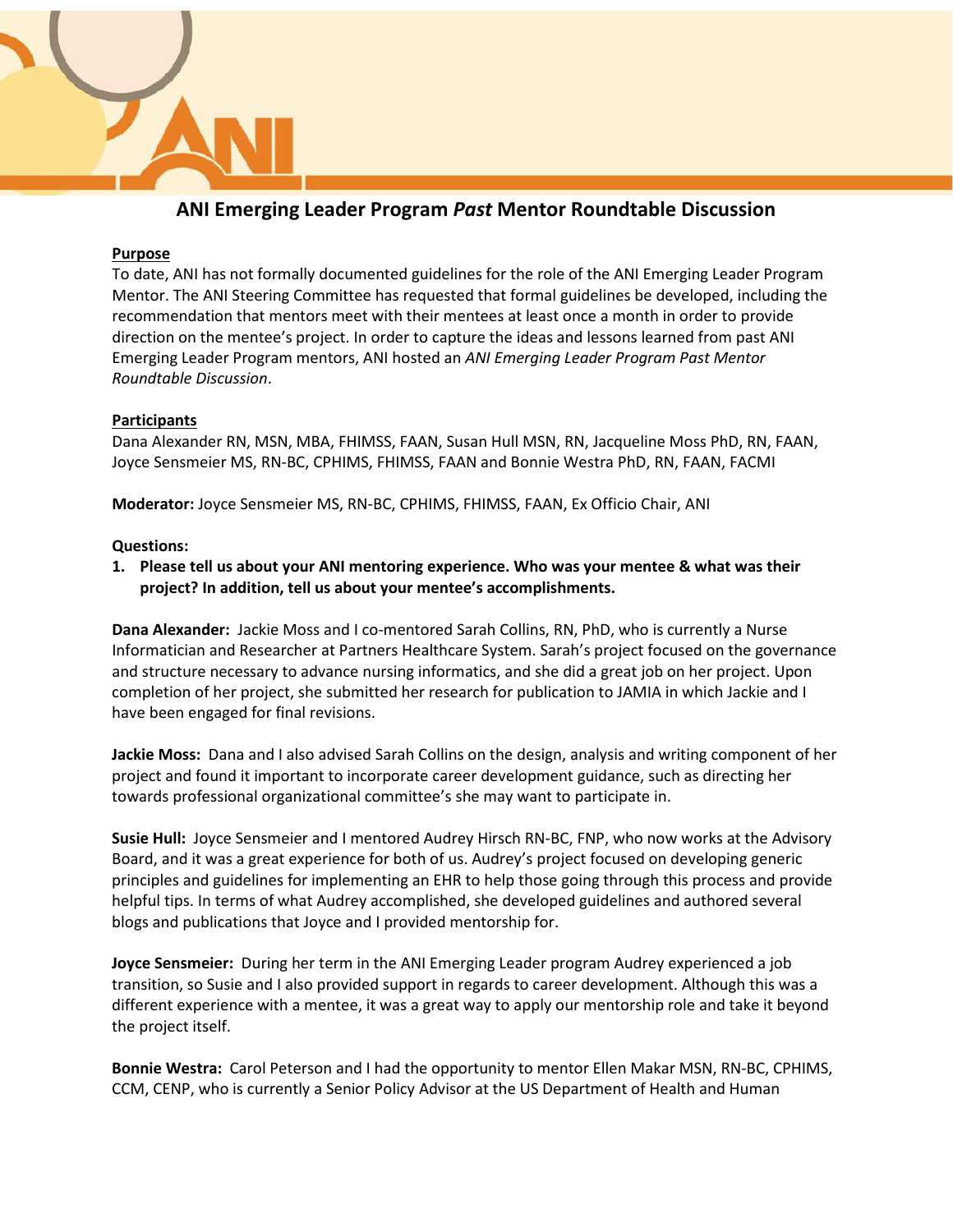

Services, ONC Office of Consumer eHealth. Ellen's project focused on how to go from a manual data collection process to automated nurse sensitive quality measures. As a mentee, Ellen was beyond phenomenal and took advantage of every opportunity to demonstrate her leadership. This included volunteering at conferences as a way to attend those conferences, submitting posters, networking and doing things she had never done before to get herself out into the community.

## **2. Why did you decide to serve as a mentor to the program?**

**Susie Hull:** I decided to serve as a mentor in this program because I thought the timing was right in my career. Having over 30 years of experience, I have done a lot of work with leadership and organizational development. In addition, I brought a diversity of roles to the equation with my leadership as a health system nurse executive, a consultant and an informaticist focused on evidenced-based practice clinical decision support and population health.

**Jackie Moss:** I wanted to give back and subsequently found intellectual stimulation by participating in the program. I looked forward to the calls and it was pleasant to have a time set aside once a month to talk about a wide range of informatics issues and discuss different theories and models. Overall I found this experience to be very enjoyable.

**Bonnie Westra:** I wanted to become engaged in this program and go beyond the project to focus on the leadership lessons learned. In the beginning of the mentor program, Ellen's focus shifted from her project and towards learning what it takes to become an organization leader and the skills needed to become an international leader. It was an incredible experience to see this transformation occur.

## **3. What was the time commitment?**

**Dana Alexander:** Sarah, Jackie and I had a monthly call to serve as a touch base and check the status of her project. It was not time intensive and included about two hours of mentorship per month.

**Bonnie Westra:** Carol and I would have a call with Ellen for one hour per month.

## **4. How often did you meet with your mentee?**

**Dana Alexander:** We had a standing monthly call in which we all agreed ahead of time of a day of the month that worked with everyone's schedule.

**Susie Hull:** We would hold one and a half hour virtual meetings on a monthly basis. We would not always use the full time but it would provide the opportunity to dive into deeper dialogue. Beyond the time commitment, we would also review the mentee's materials, sending useful resources or other communications as well.

**Bonnie Westra:** Carol and I would hold calls with Ellen once a month and would provide special support if Ellen reached out to one of us. We also met with Ellen at HIMSS and AMIA meetings

# **5. What was one of you're a-ha moments? Any lessons learned?**

**Susie Hull:** Joyce, Dana and I were able to have lunch with two of the mentees, Audrey and Sarah, when they were first selected and Ellen was able to connect with the other mentees later on in the program.